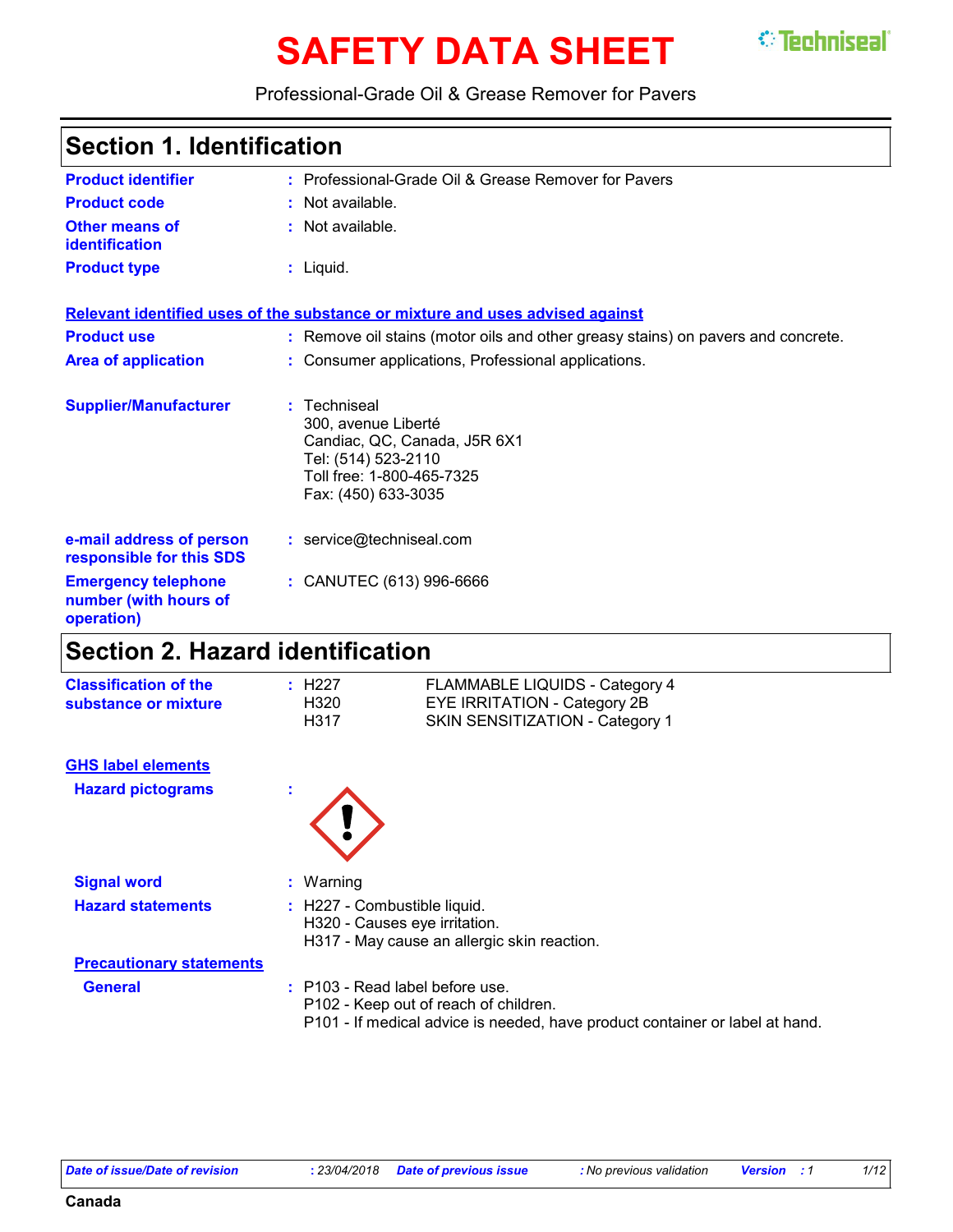### **Section 2. Hazard identification**

| : P280 - Wear protective gloves. Wear protective clothing. Wear eye or face<br>protection.<br>P210 - Keep away from heat, hot surfaces, sparks, open flames and other ignition<br>sources. No smoking.<br>P261 - Avoid breathing vapor.<br>P264 - Wash hands thoroughly after handling.<br>P272 - Contaminated work clothing should not be allowed out of the workplace.                                                                               |
|--------------------------------------------------------------------------------------------------------------------------------------------------------------------------------------------------------------------------------------------------------------------------------------------------------------------------------------------------------------------------------------------------------------------------------------------------------|
| $: P302 + P352 + P362 + P364 - IF ON SKIN: Wash with plenty of soap and water.$<br>Take off contaminated clothing and wash it before reuse.<br>P333 + P313 - If skin irritation or rash occurs: Get medical attention.<br>P305 + P351 + P338 - IF IN EYES: Rinse cautiously with water for several minutes.<br>Remove contact lenses, if present and easy to do. Continue rinsing.<br>P337 + P313 - If eye irritation persists: Get medical attention. |
| : Not applicable.                                                                                                                                                                                                                                                                                                                                                                                                                                      |
| : P501 - Dispose of contents and container in accordance with all local, regional,<br>national and international regulations.                                                                                                                                                                                                                                                                                                                          |
| : Percentage of the mixture consisting of ingredient(s) of unknown oral toxicity: 64.4%<br>Percentage of the mixture consisting of ingredient(s) of unknown dermal toxicity: 64.<br>4%<br>Percentage of the mixture consisting of ingredient(s) of unknown inhalation toxicity:<br>68.3%                                                                                                                                                               |
|                                                                                                                                                                                                                                                                                                                                                                                                                                                        |

### **Section 3. Composition/information on ingredients**

| <b>Substance/mixture</b> | : Mixture        |
|--------------------------|------------------|
| Other means of           | : Not available. |
| identification           |                  |

| <b>Ingredient name</b>    | $%$ (w/w)  | <b>CAS number</b> |
|---------------------------|------------|-------------------|
| $(R)$ -p-mentha-1,8-diene | $1 - 5(1)$ | 15989-27-5        |

(1) The actual concentration or actual concentration range is withheld as a trade secret.

**There are no additional ingredients present which, within the current knowledge of the supplier and in the concentrations applicable, are classified as hazardous to health or the environment and hence require reporting in this section.**

**Occupational exposure limits, if available, are listed in Section 8.**

### **Section 4. First-aid measures**

#### **Description of necessary first aid measures**

| <b>Eye contact</b>  | : Immediately flush eyes with plenty of water, occasionally lifting the upper and lower<br>eyelids. Check for and remove any contact lenses. Continue to rinse for at least 10<br>minutes. If irritation persists, get medical attention.                                                                                                                                                                                                                                                                                                                                                    |
|---------------------|----------------------------------------------------------------------------------------------------------------------------------------------------------------------------------------------------------------------------------------------------------------------------------------------------------------------------------------------------------------------------------------------------------------------------------------------------------------------------------------------------------------------------------------------------------------------------------------------|
| <b>Inhalation</b>   | : Remove victim to fresh air and keep at rest in a position comfortable for breathing.<br>If not breathing, if breathing is irregular or if respiratory arrest occurs, provide<br>artificial respiration or oxygen by trained personnel. It may be dangerous to the<br>person providing aid to give mouth-to-mouth resuscitation. Get medical attention if<br>adverse health effects persist or are severe. If unconscious, place in recovery<br>position and get medical attention immediately. Maintain an open airway. Loosen<br>tight clothing such as a collar, tie, belt or waistband. |
| <b>Skin contact</b> | : Wash with plenty of soap and water. Remove contaminated clothing and shoes.<br>Wash contaminated clothing thoroughly with water before removing it, or wear<br>gloves. Continue to rinse for at least 10 minutes. Get medical attention. In the<br>event of any complaints or symptoms, avoid further exposure. Wash clothing<br>before reuse. Clean shoes thoroughly before reuse.                                                                                                                                                                                                        |

| Date of issue/Date of revision | 23/04/2018 | Date of previous issue | : No previous validation | <b>Version</b> | 2/12 |  |
|--------------------------------|------------|------------------------|--------------------------|----------------|------|--|
|                                |            |                        |                          |                |      |  |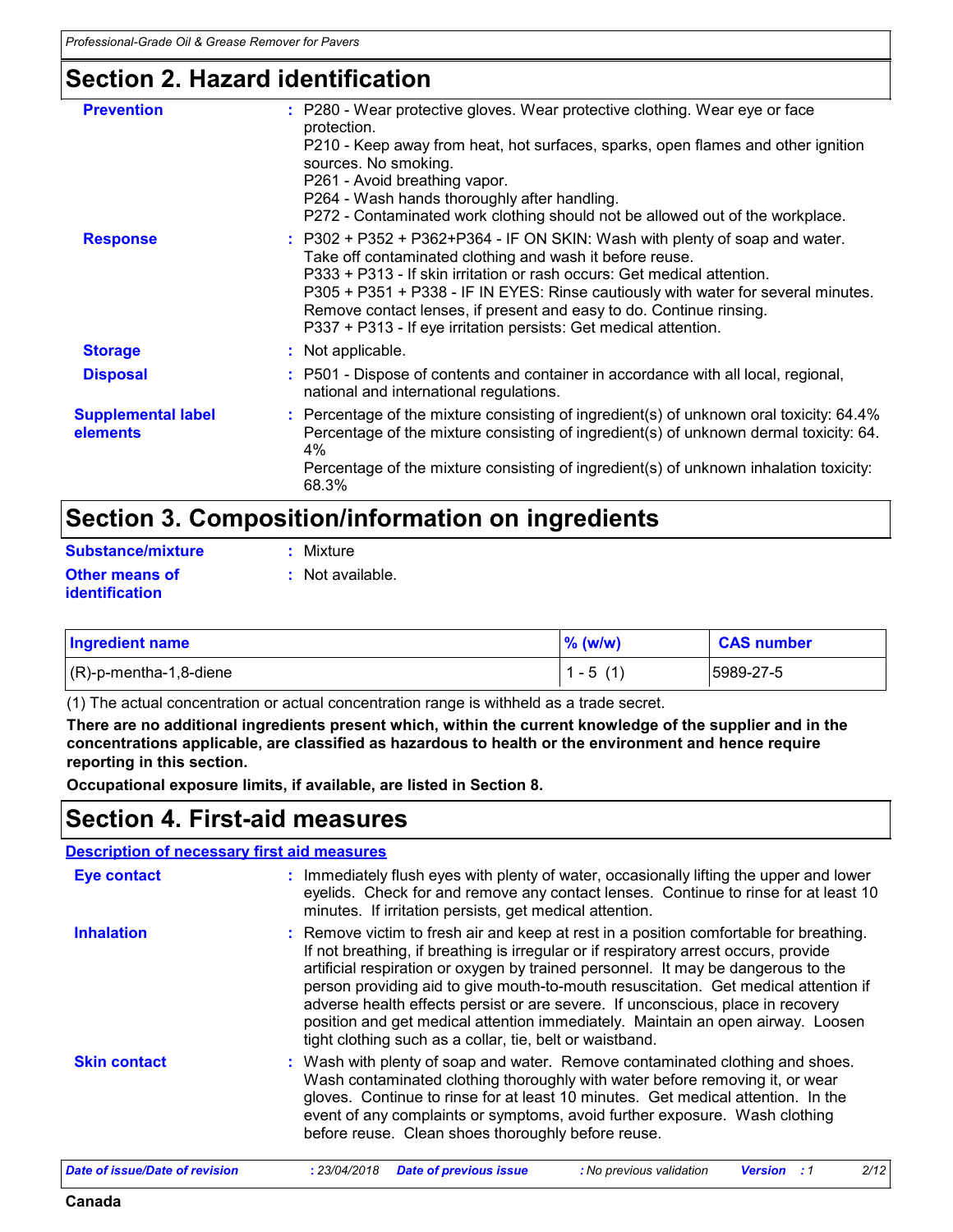### **Section 4. First-aid measures**

| <b>Ingestion</b>                                   | : Wash out mouth with water. Remove dentures if any. Remove victim to fresh air<br>and keep at rest in a position comfortable for breathing. If material has been<br>swallowed and the exposed person is conscious, give small quantities of water to<br>drink. Stop if the exposed person feels sick as vomiting may be dangerous. Do not<br>induce vomiting unless directed to do so by medical personnel. If vomiting occurs,<br>the head should be kept low so that vomit does not enter the lungs. Get medical<br>attention if adverse health effects persist or are severe. Never give anything by<br>mouth to an unconscious person. If unconscious, place in recovery position and get<br>medical attention immediately. Maintain an open airway. Loosen tight clothing such<br>as a collar, tie, belt or waistband. |
|----------------------------------------------------|------------------------------------------------------------------------------------------------------------------------------------------------------------------------------------------------------------------------------------------------------------------------------------------------------------------------------------------------------------------------------------------------------------------------------------------------------------------------------------------------------------------------------------------------------------------------------------------------------------------------------------------------------------------------------------------------------------------------------------------------------------------------------------------------------------------------------|
| Most important symptoms/effects, acute and delayed |                                                                                                                                                                                                                                                                                                                                                                                                                                                                                                                                                                                                                                                                                                                                                                                                                              |
| <b>Potential acute health effects</b>              |                                                                                                                                                                                                                                                                                                                                                                                                                                                                                                                                                                                                                                                                                                                                                                                                                              |
| <b>Eye contact</b>                                 | : Causes eye irritation.                                                                                                                                                                                                                                                                                                                                                                                                                                                                                                                                                                                                                                                                                                                                                                                                     |
| <b>Inhalation</b>                                  | : No known significant effects or critical hazards.                                                                                                                                                                                                                                                                                                                                                                                                                                                                                                                                                                                                                                                                                                                                                                          |
| <b>Skin contact</b>                                | : May cause an allergic skin reaction.                                                                                                                                                                                                                                                                                                                                                                                                                                                                                                                                                                                                                                                                                                                                                                                       |
| <b>Ingestion</b>                                   | : No known significant effects or critical hazards.                                                                                                                                                                                                                                                                                                                                                                                                                                                                                                                                                                                                                                                                                                                                                                          |
| <b>Over-exposure signs/symptoms</b>                |                                                                                                                                                                                                                                                                                                                                                                                                                                                                                                                                                                                                                                                                                                                                                                                                                              |
| <b>Eye contact</b>                                 | : Adverse symptoms may include the following:<br>irritation<br>watering<br>redness                                                                                                                                                                                                                                                                                                                                                                                                                                                                                                                                                                                                                                                                                                                                           |
| <b>Inhalation</b>                                  | : No specific data.                                                                                                                                                                                                                                                                                                                                                                                                                                                                                                                                                                                                                                                                                                                                                                                                          |
| <b>Skin contact</b>                                | : Adverse symptoms may include the following:<br>irritation<br>redness                                                                                                                                                                                                                                                                                                                                                                                                                                                                                                                                                                                                                                                                                                                                                       |
| <b>Ingestion</b>                                   | : No specific data.                                                                                                                                                                                                                                                                                                                                                                                                                                                                                                                                                                                                                                                                                                                                                                                                          |
|                                                    | Indication of immediate medical attention and special treatment needed, if necessary                                                                                                                                                                                                                                                                                                                                                                                                                                                                                                                                                                                                                                                                                                                                         |
| <b>Notes to physician</b>                          | : Treat symptomatically. Contact poison treatment specialist immediately if large<br>quantities have been ingested or inhaled.                                                                                                                                                                                                                                                                                                                                                                                                                                                                                                                                                                                                                                                                                               |
| <b>Specific treatments</b>                         | : No specific treatment.                                                                                                                                                                                                                                                                                                                                                                                                                                                                                                                                                                                                                                                                                                                                                                                                     |
| <b>Protection of first-aiders</b>                  | : No action shall be taken involving any personal risk or without suitable training. It<br>may be dangerous to the person providing aid to give mouth-to-mouth resuscitation.<br>Wash contaminated clothing thoroughly with water before removing it, or wear<br>gloves.                                                                                                                                                                                                                                                                                                                                                                                                                                                                                                                                                     |

**See toxicological information (Section 11)**

### **Section 5. Fire-fighting measures**

| <b>Extinguishing media</b>                           |                                                                                                                                                                                                               |
|------------------------------------------------------|---------------------------------------------------------------------------------------------------------------------------------------------------------------------------------------------------------------|
| <b>Suitable extinguishing</b><br>media               | : Use dry chemical, $CO2$ , water spray (fog) or foam.                                                                                                                                                        |
| Unsuitable extinguishing<br>media                    | : Do not use water jet.                                                                                                                                                                                       |
| <b>Specific hazards arising</b><br>from the chemical | : Combustible liquid. Runoff to sewer may create fire or explosion hazard. In a fire or<br>if heated, a pressure increase will occur and the container may burst, with the risk of<br>a subsequent explosion. |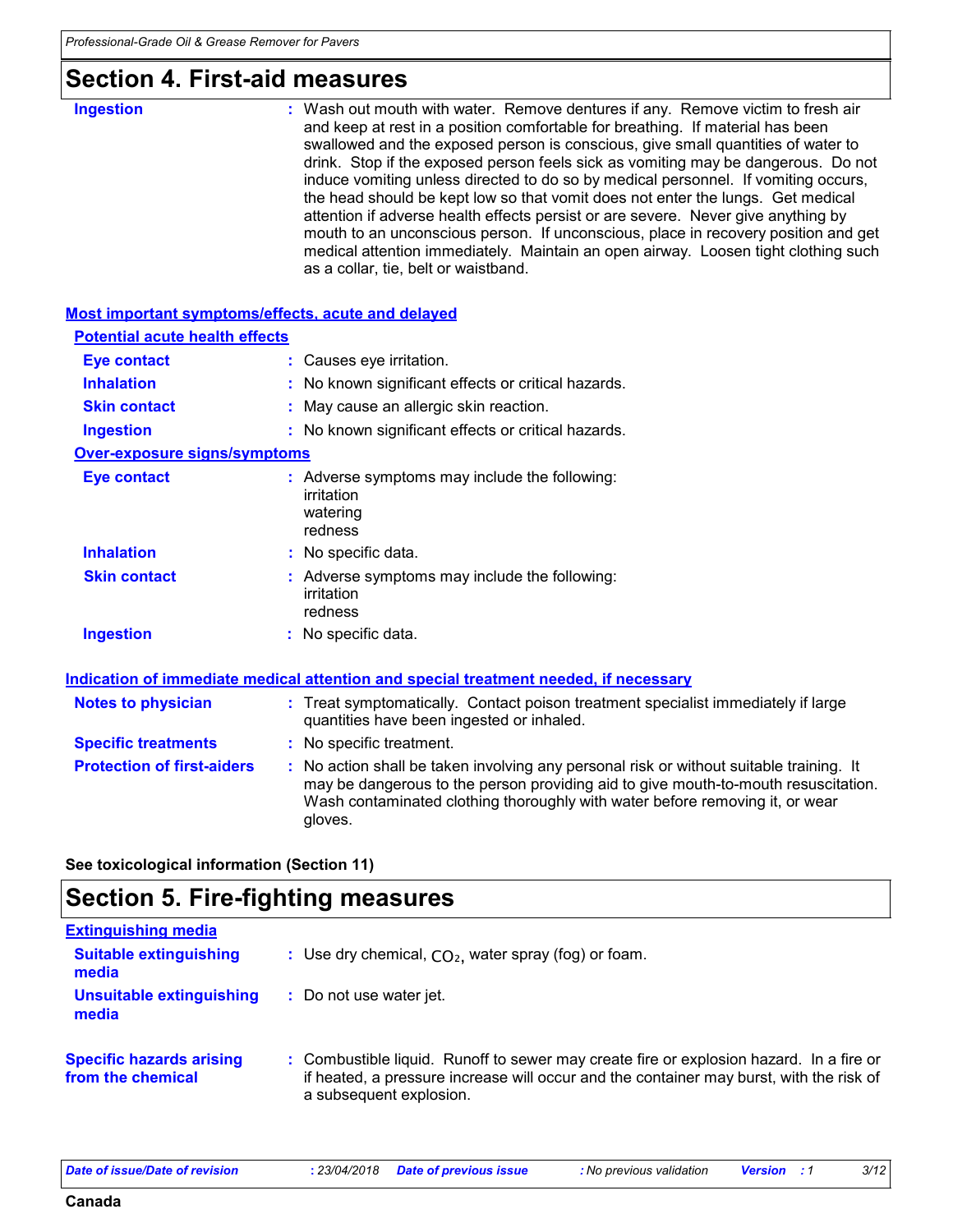### **Section 5. Fire-fighting measures**

| <b>Hazardous thermal</b><br>decomposition products       | : Decomposition products may include the following materials:<br>carbon dioxide<br>carbon monoxide<br>Emits acrid smoke and irritating fumes when heated to decomposition.                                                                                                                                                    |
|----------------------------------------------------------|-------------------------------------------------------------------------------------------------------------------------------------------------------------------------------------------------------------------------------------------------------------------------------------------------------------------------------|
| <b>Special protective actions</b><br>for fire-fighters   | : Promptly isolate the scene by removing all persons from the vicinity of the incident if<br>there is a fire. No action shall be taken involving any personal risk or without<br>suitable training. Move containers from fire area if this can be done without risk.<br>Use water spray to keep fire-exposed containers cool. |
| <b>Special protective</b><br>equipment for fire-fighters | : Fire-fighters should wear appropriate protective equipment and self-contained<br>breathing apparatus (SCBA) with a full face-piece operated in positive pressure<br>mode.                                                                                                                                                   |

### **Section 6. Accidental release measures**

#### **Environmental precautions Personal precautions, protective equipment and emergency procedures** Stop leak if without risk. Move containers from spill area. Use spark-proof tools and explosion-proof equipment. Approach release from upwind. Prevent entry into sewers, water courses, basements or confined areas. Wash spillages into an effluent treatment plant or proceed as follows. Contain and collect spillage with noncombustible, absorbent material e.g. sand, earth, vermiculite or diatomaceous earth and place in container for disposal according to local regulations (see Section 13). Dispose of via a licensed waste disposal contractor. Contaminated absorbent material may pose the same hazard as the spilled product. Note: see Section 1 for emergency contact information and Section 13 for waste disposal. **:** Avoid dispersal of spilled material and runoff and contact with soil, waterways, **:** No action shall be taken involving any personal risk or without suitable training. Evacuate surrounding areas. Keep unnecessary and unprotected personnel from entering. Do not touch or walk through spilled material. Shut off all ignition sources. No flares, smoking or flames in hazard area. Avoid breathing vapor or mist. Provide adequate ventilation. Wear appropriate respirator when ventilation is inadequate. Put on appropriate personal protective equipment. drains and sewers. Inform the relevant authorities if the product has caused environmental pollution (sewers, waterways, soil or air). **Large spill :** Stop leak if without risk. Move containers from spill area. Use spark-proof tools and explosion-proof equipment. Dilute with water and mop up if water-soluble. Alternatively, or if water-insoluble, absorb with an inert dry material and place in an appropriate waste disposal container. Dispose of via a licensed waste disposal contractor. **Small spill : Methods and materials for containment and cleaning up For non-emergency personnel For emergency responders** : If specialized clothing is required to deal with the spillage, take note of any information in Section 8 on suitable and unsuitable materials. See also the information in "For non-emergency personnel".

### **Section 7. Handling and storage**

#### **Precautions for safe handling**

| <b>Protective measures</b> | : Put on appropriate personal protective equipment (see Section 8). Persons with a<br>history of skin sensitization problems should not be employed in any process in<br>which this product is used. Do not get in eyes or on skin or clothing. Do not ingest.<br>Avoid breathing vapor or mist. Use only with adequate ventilation. Wear<br>appropriate respirator when ventilation is inadequate. Do not enter storage areas<br>and confined spaces unless adequately ventilated. Keep in the original container or<br>an approved alternative made from a compatible material, kept tightly closed when |
|----------------------------|------------------------------------------------------------------------------------------------------------------------------------------------------------------------------------------------------------------------------------------------------------------------------------------------------------------------------------------------------------------------------------------------------------------------------------------------------------------------------------------------------------------------------------------------------------------------------------------------------------|
|----------------------------|------------------------------------------------------------------------------------------------------------------------------------------------------------------------------------------------------------------------------------------------------------------------------------------------------------------------------------------------------------------------------------------------------------------------------------------------------------------------------------------------------------------------------------------------------------------------------------------------------------|

| Date of issue/Date of revision | : 23/04/2018 Date of previous issue |  | : No previous validation | <b>Version</b> : 1 |  |  |  |
|--------------------------------|-------------------------------------|--|--------------------------|--------------------|--|--|--|
|--------------------------------|-------------------------------------|--|--------------------------|--------------------|--|--|--|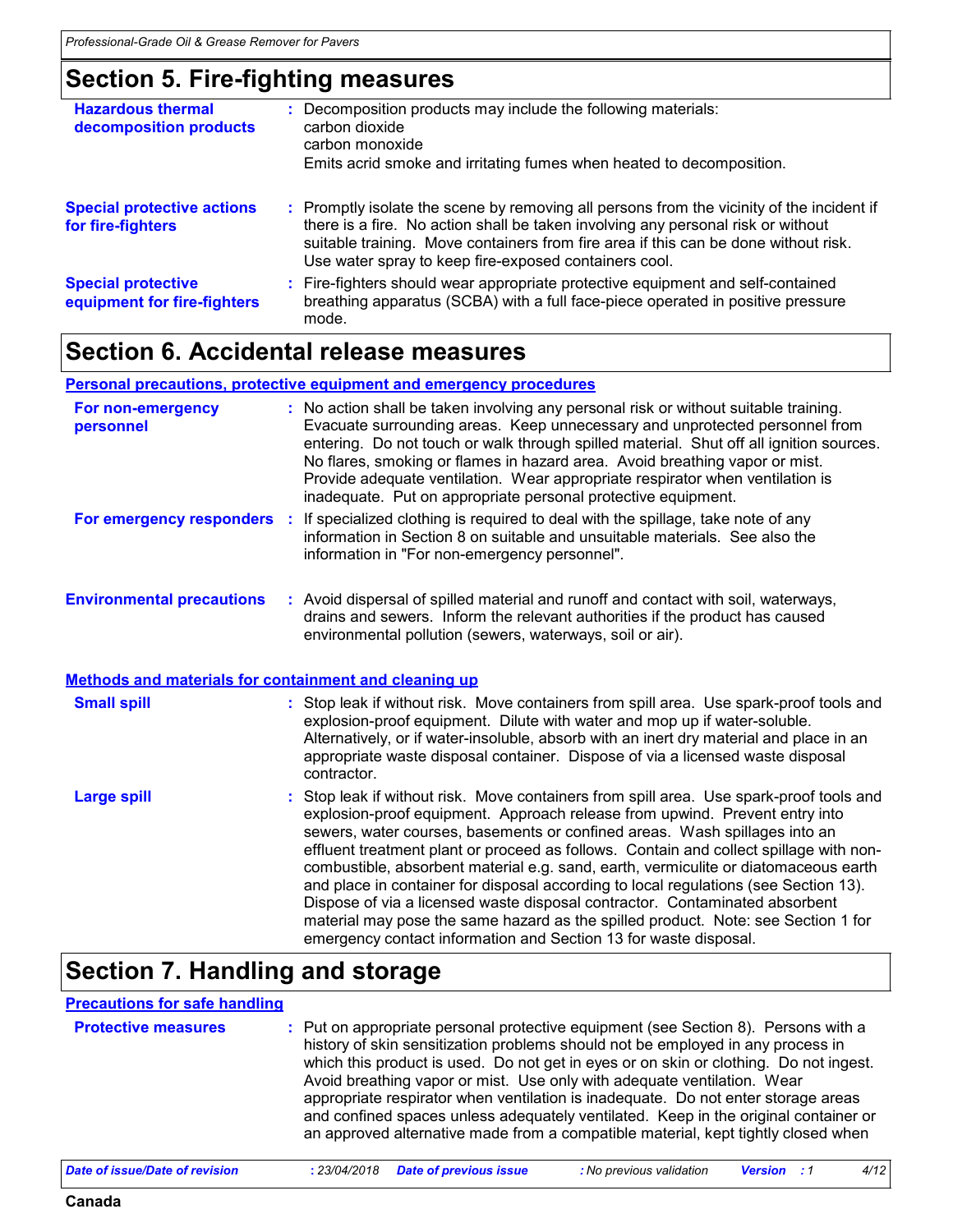### **Section 7. Handling and storage**

|                                                                                  | not in use. Store and use away from heat, sparks, open flame or any other ignition<br>source. Use explosion-proof electrical (ventilating, lighting and material handling)<br>equipment. Use only non-sparking tools. Empty containers retain product residue<br>and can be hazardous. Do not reuse container.                                                                                                                                                                                                                                                                                                                                                                                                                                                             |
|----------------------------------------------------------------------------------|----------------------------------------------------------------------------------------------------------------------------------------------------------------------------------------------------------------------------------------------------------------------------------------------------------------------------------------------------------------------------------------------------------------------------------------------------------------------------------------------------------------------------------------------------------------------------------------------------------------------------------------------------------------------------------------------------------------------------------------------------------------------------|
| <b>Advice on general</b><br>occupational hygiene                                 | : Eating, drinking and smoking should be prohibited in areas where this material is<br>handled, stored and processed. Workers should wash hands and face before<br>eating, drinking and smoking. Remove contaminated clothing and protective<br>equipment before entering eating areas. See also Section 8 for additional<br>information on hygiene measures.                                                                                                                                                                                                                                                                                                                                                                                                              |
| <b>Conditions for safe storage,</b><br>including any<br><b>incompatibilities</b> | : Do not store below the following temperature: $21^{\circ}C$ (69.8°F). Store in accordance<br>with local regulations. Store in a segregated and approved area. Store in original<br>container protected from direct sunlight in a dry, cool and well-ventilated area, away<br>from incompatible materials (see Section 10) and food and drink. Eliminate all<br>ignition sources. Separate from oxidizing materials. Keep container tightly closed<br>and sealed until ready for use. Containers that have been opened must be carefully<br>resealed and kept upright to prevent leakage. Do not store in unlabeled containers.<br>Use appropriate containment to avoid environmental contamination. See Section 10<br>for incompatible materials before handling or use. |

### **Section 8. Exposure controls/personal protection**

| <b>Control parameters</b>                  |                                                                                                                                                                                                                                                                                                                                                                                                                                                                             |  |  |  |  |
|--------------------------------------------|-----------------------------------------------------------------------------------------------------------------------------------------------------------------------------------------------------------------------------------------------------------------------------------------------------------------------------------------------------------------------------------------------------------------------------------------------------------------------------|--|--|--|--|
| <b>Occupational exposure limits</b>        |                                                                                                                                                                                                                                                                                                                                                                                                                                                                             |  |  |  |  |
| None.                                      |                                                                                                                                                                                                                                                                                                                                                                                                                                                                             |  |  |  |  |
| <b>Appropriate engineering</b><br>controls | : Use only with adequate ventilation. Use process enclosures, local exhaust<br>ventilation or other engineering controls to keep worker exposure to airborne<br>contaminants below any recommended or statutory limits. The engineering controls<br>also need to keep gas, vapor or dust concentrations below any lower explosive<br>limits. Use explosion-proof ventilation equipment.                                                                                     |  |  |  |  |
| <b>Environmental exposure</b><br>controls  | : Emissions from ventilation or work process equipment should be checked to ensure<br>they comply with the requirements of environmental protection legislation. In some<br>cases, fume scrubbers, filters or engineering modifications to the process<br>equipment will be necessary to reduce emissions to acceptable levels.                                                                                                                                             |  |  |  |  |
| <b>Individual protection measures</b>      |                                                                                                                                                                                                                                                                                                                                                                                                                                                                             |  |  |  |  |
| <b>Hygiene measures</b>                    | : Wash hands, forearms and face thoroughly after handling chemical products, before<br>eating, smoking and using the lavatory and at the end of the working period.<br>Appropriate techniques should be used to remove potentially contaminated clothing.<br>Contaminated work clothing should not be allowed out of the workplace. Wash<br>contaminated clothing before reusing. Ensure that eyewash stations and safety<br>showers are close to the workstation location. |  |  |  |  |
| <b>Eye/face protection</b>                 | : Safety eyewear complying with an approved standard should be used when a risk<br>assessment indicates this is necessary to avoid exposure to liquid splashes, mists,<br>gases or dusts. If contact is possible, the following protection should be worn,<br>unless the assessment indicates a higher degree of protection: chemical splash<br>goggles.                                                                                                                    |  |  |  |  |
| <b>Skin protection</b>                     |                                                                                                                                                                                                                                                                                                                                                                                                                                                                             |  |  |  |  |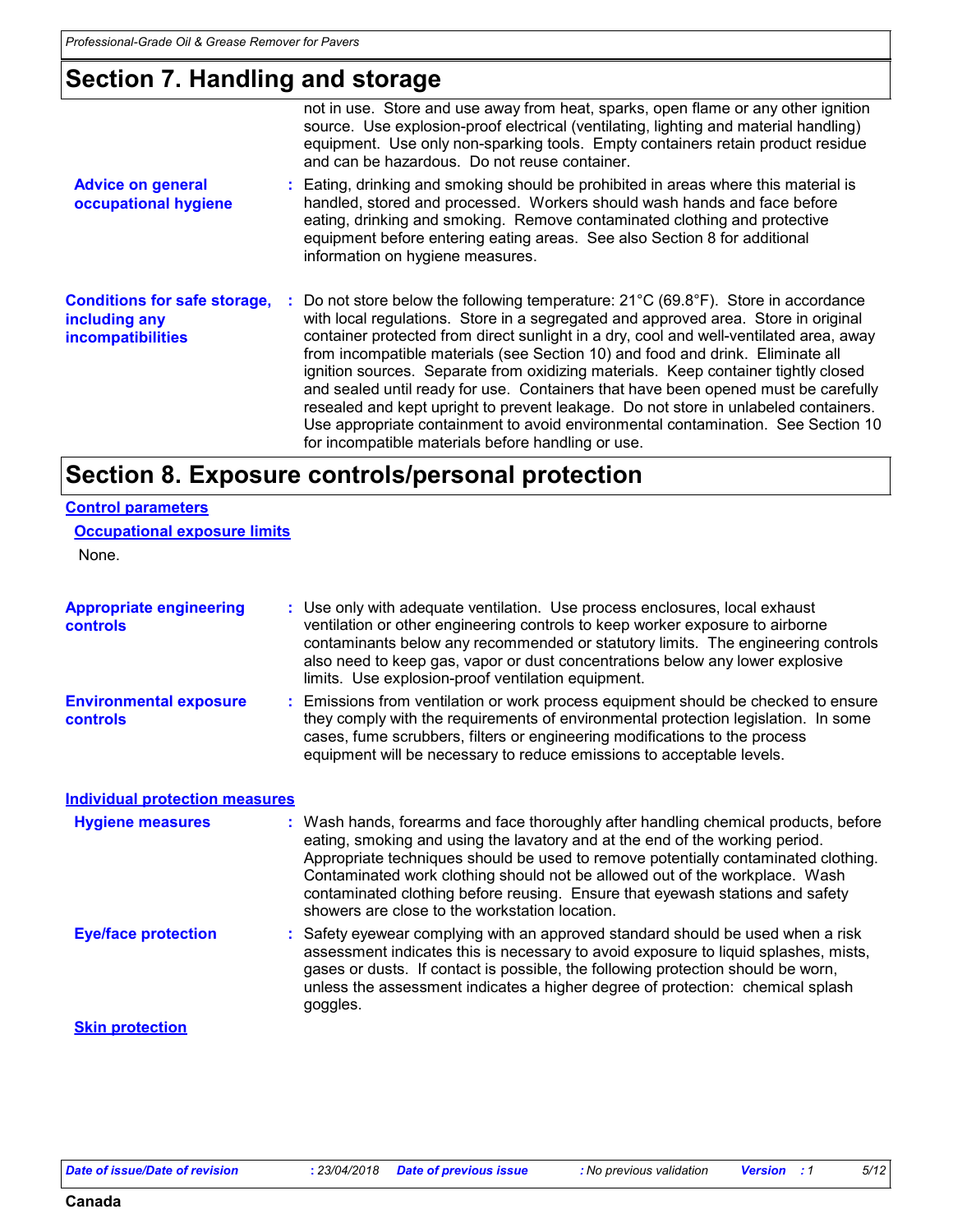## **Section 8. Exposure controls/personal protection**

| <b>Hand protection</b>        | : Chemical-resistant, impervious gloves complying with an approved standard should<br>be worn at all times when handling chemical products if a risk assessment indicates<br>this is necessary. Considering the parameters specified by the glove manufacturer,<br>check during use that the gloves are still retaining their protective properties. It<br>should be noted that the time to breakthrough for any glove material may be<br>different for different glove manufacturers. In the case of mixtures, consisting of<br>several substances, the protection time of the gloves cannot be accurately<br>estimated. |
|-------------------------------|---------------------------------------------------------------------------------------------------------------------------------------------------------------------------------------------------------------------------------------------------------------------------------------------------------------------------------------------------------------------------------------------------------------------------------------------------------------------------------------------------------------------------------------------------------------------------------------------------------------------------|
| <b>Body protection</b>        | : Personal protective equipment for the body should be selected based on the task<br>being performed and the risks involved and should be approved by a specialist<br>before handling this product.                                                                                                                                                                                                                                                                                                                                                                                                                       |
| <b>Other skin protection</b>  | : Appropriate footwear and any additional skin protection measures should be<br>selected based on the task being performed and the risks involved and should be<br>approved by a specialist before handling this product.                                                                                                                                                                                                                                                                                                                                                                                                 |
| <b>Respiratory protection</b> | : Based on the hazard and potential for exposure, select a respirator that meets the<br>appropriate standard or certification. Respirators must be used according to a<br>respiratory protection program to ensure proper fitting, training, and other important<br>aspects of use. Recommended: If ventilation is inadequate, use respirator that will<br>protect against dust/mist. If inhalation hazards exist, a full-face respirator may be<br>required instead.                                                                                                                                                     |

### **Section 9. Physical and chemical properties**

| <b>Appearance</b>                                 |                                                                           |
|---------------------------------------------------|---------------------------------------------------------------------------|
| <b>Physical state</b>                             | : Liquid. [Paste.]                                                        |
| <b>Color</b>                                      | : White.                                                                  |
| <b>Odor</b>                                       | : Citrus. / Terpene                                                       |
| <b>Odor threshold</b>                             | : Not available.                                                          |
| рH                                                | : 7.5                                                                     |
| <b>Melting point</b>                              | $:$ Not available.                                                        |
| <b>Boiling point</b>                              | : <100°C (<212°F)                                                         |
| <b>Flash point</b>                                | : Closed cup: >61°C (>141.8°F)                                            |
| <b>Evaporation rate</b>                           | : Not available.                                                          |
| <b>Flammability (solid, gas)</b>                  | : Not applicable.                                                         |
| Lower and upper explosive<br>(flammable) limits   | : Not available.                                                          |
| <b>Vapor pressure</b>                             | : Not available.                                                          |
| <b>Vapor density</b>                              | : Not available.                                                          |
| <b>Relative density</b>                           | : Not available.                                                          |
| <b>Solubility</b>                                 | : Partially soluble in the following materials: cold water and hot water. |
| <b>Partition coefficient: n-</b><br>octanol/water | : Not available.                                                          |
| <b>Auto-ignition temperature</b>                  | : Not available.                                                          |
| <b>Decomposition temperature</b>                  | : Not available.                                                          |
| <b>Viscosity</b>                                  | : Not available.                                                          |
| Flow time (ISO 2431)                              | : Not available.                                                          |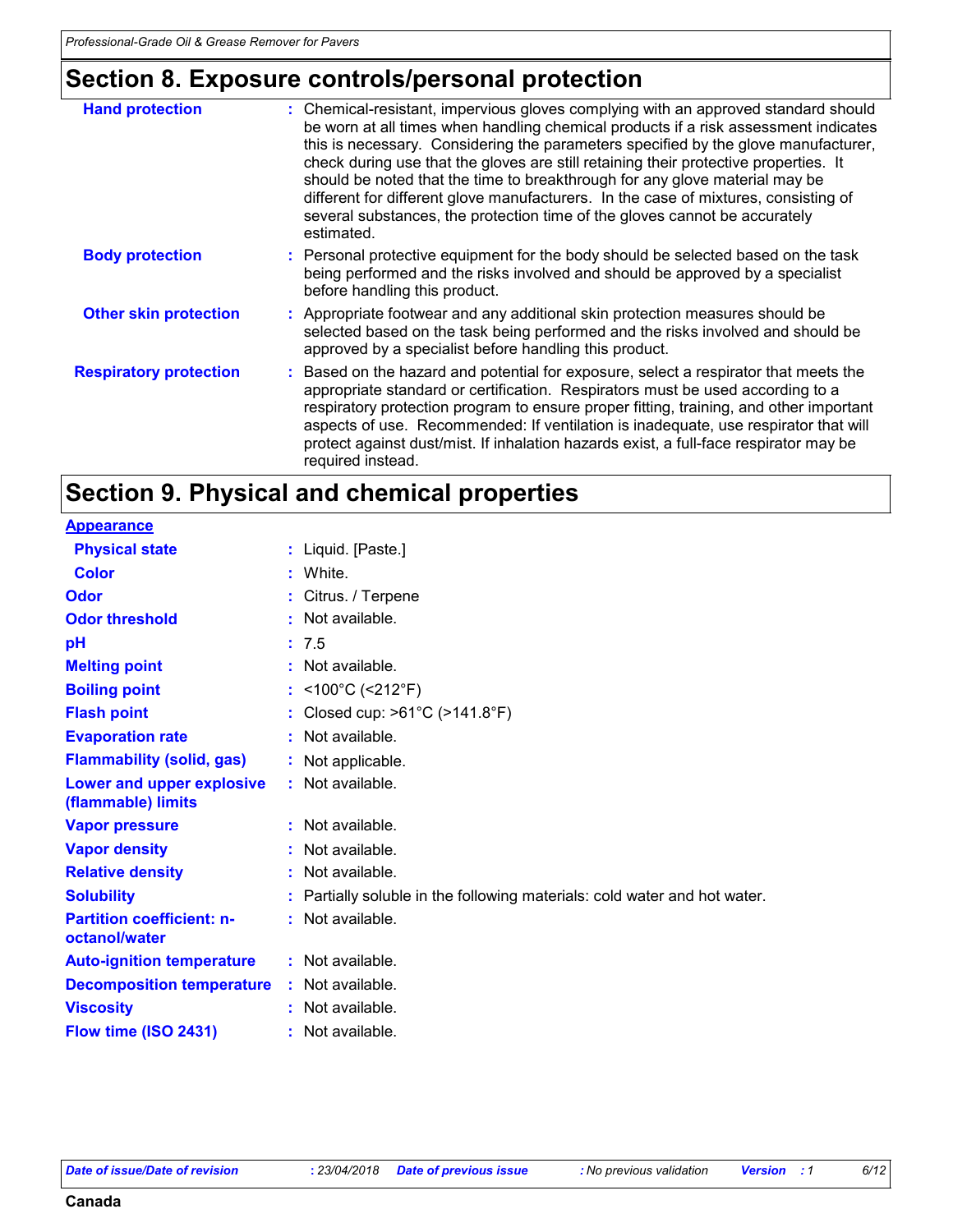### **Section 10. Stability and reactivity**

| <b>Reactivity</b>                                   | : No specific test data related to reactivity available for this product or its ingredients.                                                                                                                                                     |
|-----------------------------------------------------|--------------------------------------------------------------------------------------------------------------------------------------------------------------------------------------------------------------------------------------------------|
| <b>Chemical stability</b>                           | : The product is stable.                                                                                                                                                                                                                         |
| <b>Possibility of hazardous</b><br><b>reactions</b> | : Under normal conditions of storage and use, hazardous reactions will not occur.<br>Under normal conditions of storage and use, hazardous polymerization will not<br>occur.                                                                     |
| <b>Conditions to avoid</b>                          | : Avoid all possible sources of ignition (spark or flame). Do not pressurize, cut, weld,<br>braze, solder, drill, grind or expose containers to heat or sources of ignition.<br>Temperature ( $^{\circ}$ C): >46 $^{\circ}$ C (120 $^{\circ}$ F) |
| <b>Incompatible materials</b>                       | : Reactive or incompatible with the following materials: oxidizing materials and acids.<br>Polymerization catalysts as aluminum chloride and acidic clays. Ammonia.                                                                              |
| <b>Hazardous decomposition</b><br>products          | : Under normal conditions of storage and use, hazardous decomposition products<br>should not be produced.                                                                                                                                        |

### **Section 11. Toxicological information**

#### **Information on toxicological effects**

#### **Acute toxicity**

| <b>Product/ingredient name</b> | <b>Result</b>            | <b>Species</b> | <b>Dose</b>               | <b>Exposure</b> |
|--------------------------------|--------------------------|----------------|---------------------------|-----------------|
| $(R)-p$ -mentha-1,8-diene      | LD50 Dermal<br>LD50 Oral | Rabbit<br>Rat  | >5000 mg/kg<br>4400 mg/kg |                 |

**Conclusion/Summary :** Not available.

**Irritation/Corrosion**

| <b>Product/ingredient name</b>                               | <b>Result</b>        | <b>Species</b> | <b>Score</b> | <b>Exposure</b>                 | <b>Observation</b> |
|--------------------------------------------------------------|----------------------|----------------|--------------|---------------------------------|--------------------|
| (R)-p-mentha-1,8-diene                                       | Skin - Mild irritant | Rabbit         |              | 124 hours 10<br><b>IPercent</b> |                    |
| Professional-Grade Oil &<br><b>Grease Remover for Pavers</b> | Eves - Mild irritant | Rabbit         |              |                                 |                    |

| <b>Conclusion/Summary</b>    |                      |
|------------------------------|----------------------|
| Skin                         | Not available.<br>ŧ. |
| <b>Eyes</b>                  | Not available.       |
| <b>Respiratory</b>           | Not available.       |
| <b>Sensitization</b>         |                      |
| <b>Conclusion/Summary</b>    |                      |
| <b>Skin</b>                  | Not available.       |
| <b>Respiratory</b>           | Not available.       |
| <b>Mutagenicity</b>          |                      |
| <b>Conclusion/Summary</b>    | : Not available.     |
| <b>Carcinogenicity</b>       |                      |
| <b>Conclusion/Summary</b>    | : Not available.     |
| <b>Reproductive toxicity</b> |                      |
| <b>Conclusion/Summary</b>    | : Not available.     |
| <b>Teratogenicity</b>        |                      |
|                              |                      |

*Date of issue/Date of revision* **:** *23/04/2018 Date of previous issue : No previous validation Version : 1 7/12*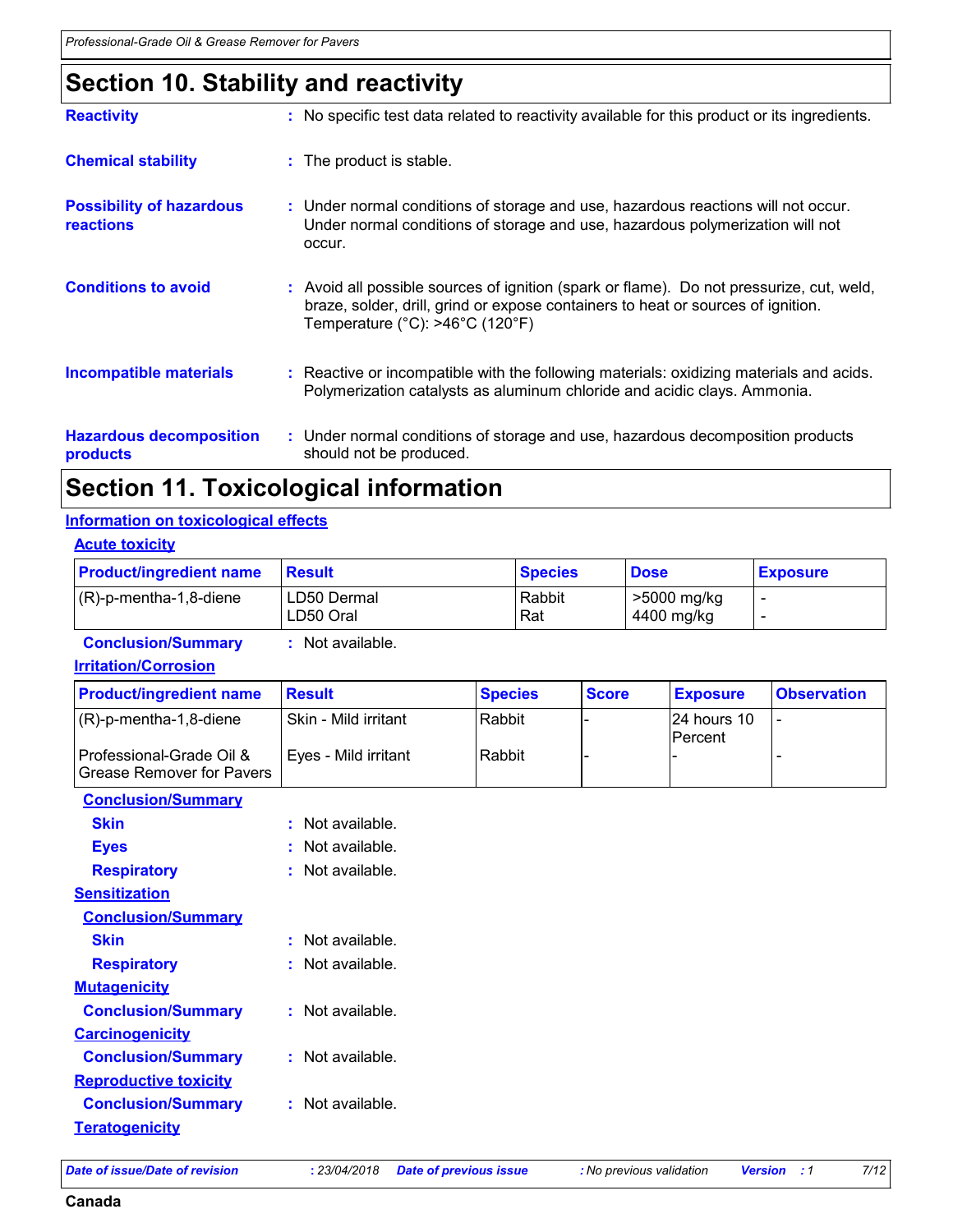### **Section 11. Toxicological information**

**Conclusion/Summary :** Not available.

#### **Specific target organ toxicity (single exposure)**

| <b>Name</b>               | <b>Category</b> | <b>Route of</b><br><b>exposure</b> | <b>Target organs</b>              |
|---------------------------|-----------------|------------------------------------|-----------------------------------|
| $(R)-p$ -mentha-1,8-diene | Category 3      | Not applicable.                    | Respiratory tract<br>l irritation |

**Specific target organ toxicity (repeated exposure)**

Not available.

#### **Aspiration hazard**

Not available.

| <b>Information on the likely</b> | : Routes of entry anticipated: Oral, Dermal, Inhalation. |
|----------------------------------|----------------------------------------------------------|
| routes of exposure               |                                                          |

**Potential acute health effects**

| Eye contact         | : Causes eye irritation.                            |
|---------------------|-----------------------------------------------------|
| <b>Inhalation</b>   | : No known significant effects or critical hazards. |
| <b>Skin contact</b> | : May cause an allergic skin reaction.              |
| <b>Ingestion</b>    | : No known significant effects or critical hazards. |

#### **Symptoms related to the physical, chemical and toxicological characteristics**

| <b>Eye contact</b>  | : Adverse symptoms may include the following:<br>irritation<br>watering<br>redness |
|---------------------|------------------------------------------------------------------------------------|
| <b>Inhalation</b>   | : No specific data.                                                                |
| <b>Skin contact</b> | : Adverse symptoms may include the following:<br>irritation<br>redness             |
| <b>Ingestion</b>    | : No specific data.                                                                |

#### **Delayed and immediate effects and also chronic effects from short and long term exposure**

| <b>Short term exposure</b>                   |                                                                                                          |
|----------------------------------------------|----------------------------------------------------------------------------------------------------------|
| <b>Potential immediate</b><br><b>effects</b> | $:$ Not available.                                                                                       |
| <b>Potential delayed effects</b>             | $:$ Not available.                                                                                       |
| Long term exposure                           |                                                                                                          |
| <b>Potential immediate</b><br><b>effects</b> | $:$ Not available.                                                                                       |
| <b>Potential delayed effects</b>             | $:$ Not available.                                                                                       |
| <b>Potential chronic health effects</b>      |                                                                                                          |
| <b>Conclusion/Summary</b>                    | $:$ Not available.                                                                                       |
| <b>General</b>                               | : Once sensitized, a severe allergic reaction may occur when subsequently exposed<br>to very low levels. |
| <b>Carcinogenicity</b>                       | : No known significant effects or critical hazards.                                                      |
| <b>Mutagenicity</b>                          | : No known significant effects or critical hazards.                                                      |
| <b>Teratogenicity</b>                        | : No known significant effects or critical hazards.                                                      |

*Date of issue/Date of revision* **:** *23/04/2018 Date of previous issue : No previous validation Version : 1 8/12*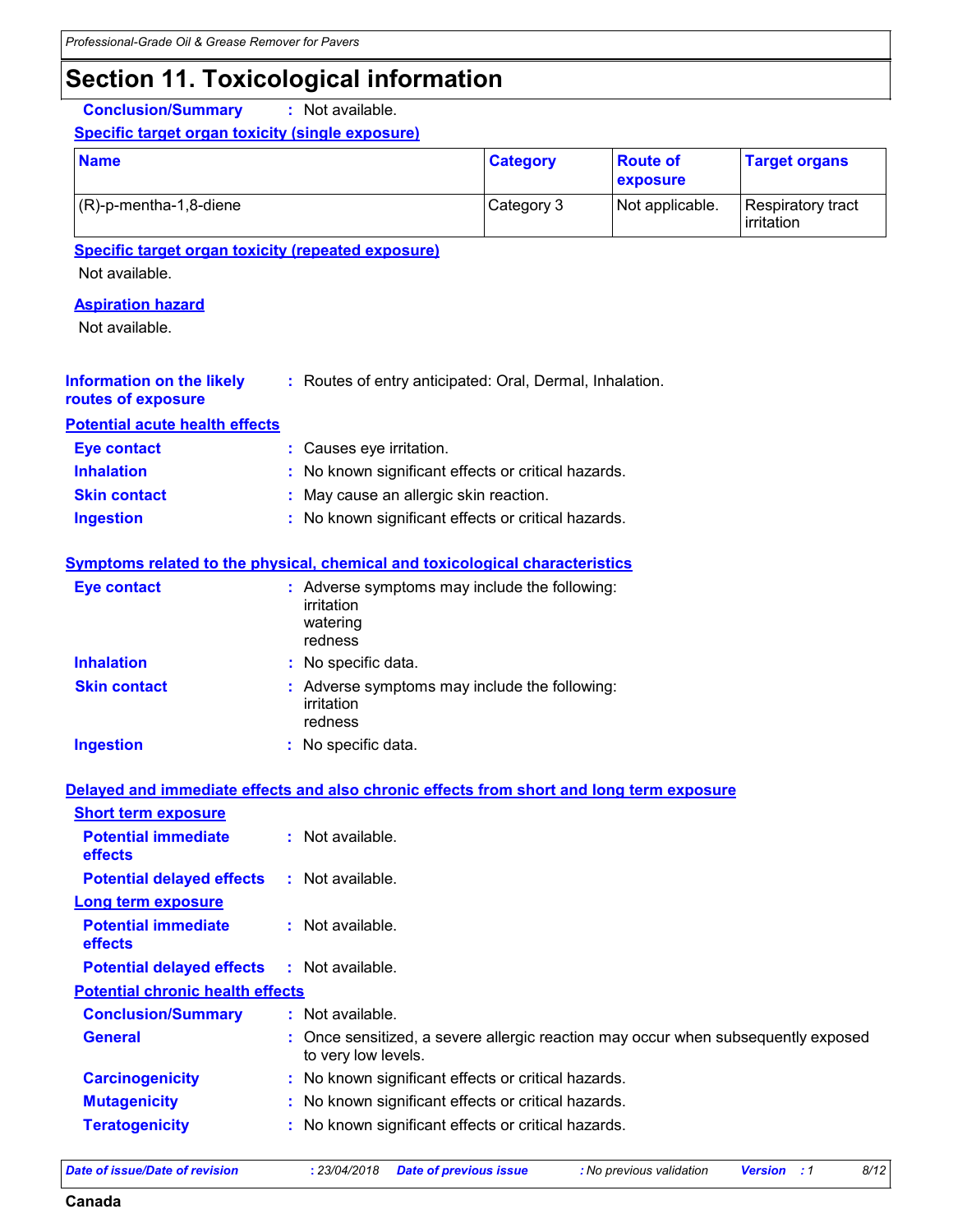### **Section 11. Toxicological information**

- **Developmental effects** : No known significant effects or critical hazards.
- **Fertility effects :** No known significant effects or critical hazards.

#### **Numerical measures of toxicity**

#### **Acute toxicity estimates**

| <b>Route</b> | <b>ATE value</b> |
|--------------|------------------|
| Oral         | 77344.4 mg/kg    |

### **Section 12. Ecological information**

#### **Toxicity**

| <b>Product/ingredient name</b> | <b>Result</b>                                                      | <b>Species</b>                                                                                          | <b>Exposure</b>        |
|--------------------------------|--------------------------------------------------------------------|---------------------------------------------------------------------------------------------------------|------------------------|
| (R)-p-mentha-1,8-diene         | Acute EC50 421 µg/l Fresh water<br>Acute EC50 688 µg/l Fresh water | Daphnia - Daphnia magna<br>Fish - Pimephales promelas -<br>Juvenile (Fledgling, Hatchling,<br>Weanling) | 48 hours<br>l 96 hours |

**Conclusion/Summary :** Not available.

#### **Persistence and degradability**

| <b>Product/ingredient name</b> | <b>Test</b>                                                              | <b>Result</b>  | <b>Dose</b> | <b>Inoculum</b> |
|--------------------------------|--------------------------------------------------------------------------|----------------|-------------|-----------------|
| $(R)-p$ -mentha-1,8-diene      | OECD 301D<br>Ready<br>Biodegradability -<br><b>Closed Bottle</b><br>Test | 80 % - 28 days |             |                 |

| <b>Conclusion/Summary</b>      | Not available.           |                   |                  |
|--------------------------------|--------------------------|-------------------|------------------|
| <b>Product/ingredient name</b> | <b>Aquatic half-life</b> | <b>Photolysis</b> | Biodegradability |
| $(R)-p$ -mentha-1,8-diene      |                          |                   | <b>IReadily</b>  |

#### **Bioaccumulative potential**

| <b>Product/ingredient name</b> | $\mathsf{LogP}_\mathsf{ow}$ | <b>BCF</b> | <b>Potential</b> |
|--------------------------------|-----------------------------|------------|------------------|
| $(R)$ -p-mentha-1,8-diene      | 4.38                        |            | high             |

| <b>Mobility in soil</b><br><b>Soil/water partition</b><br>coefficient (Koc) | : Not available.                                    |
|-----------------------------------------------------------------------------|-----------------------------------------------------|
| <b>Other adverse effects</b>                                                | : No known significant effects or critical hazards. |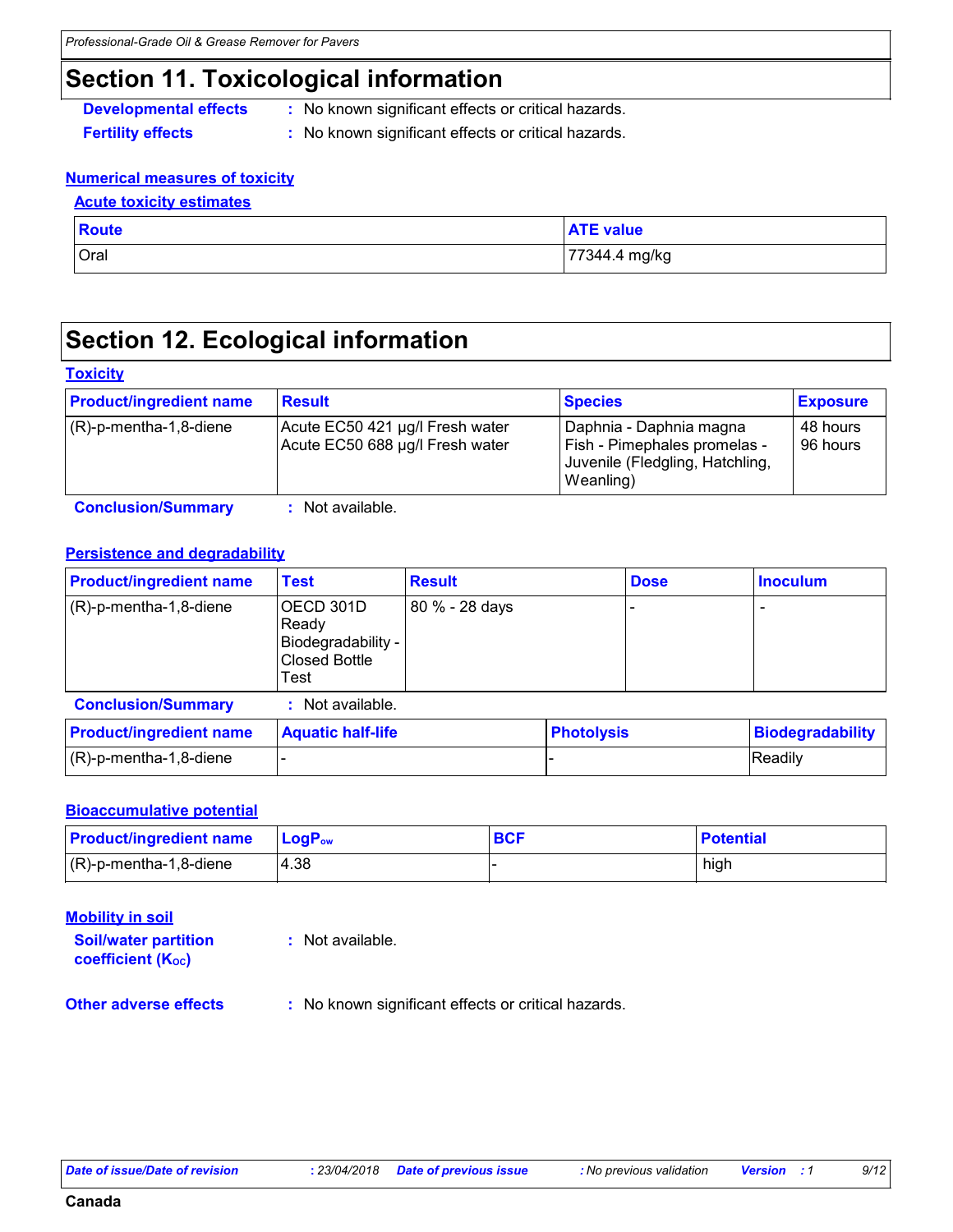### **Section 13. Disposal considerations**

#### **Disposal methods :**

The generation of waste should be avoided or minimized wherever possible. Disposal of this product, solutions and any by-products should at all times comply with the requirements of environmental protection and waste disposal legislation and any regional local authority requirements. Dispose of surplus and nonrecyclable products via a licensed waste disposal contractor. Waste should not be disposed of untreated to the sewer unless fully compliant with the requirements of all authorities with jurisdiction. Waste packaging should be recycled. Incineration or landfill should only be considered when recycling is not feasible. This material and its container must be disposed of in a safe way. Care should be taken when handling emptied containers that have not been cleaned or rinsed out. Empty containers or liners may retain some product residues. Vapor from product residues may create a highly flammable or explosive atmosphere inside the container. Do not cut, weld or grind used containers unless they have been cleaned thoroughly internally. Avoid dispersal of spilled material and runoff and contact with soil, waterways, drains and sewers.

### **Section 14. Transport information**

|                                      | <b>TDG</b><br><b>Classification</b>                                                                         | <b>DOT</b><br><b>Classification</b> | <b>ADR/RID</b>                                                                                          | <b>IMDG</b>                                                                                             | <b>IATA</b>                                                                                 |
|--------------------------------------|-------------------------------------------------------------------------------------------------------------|-------------------------------------|---------------------------------------------------------------------------------------------------------|---------------------------------------------------------------------------------------------------------|---------------------------------------------------------------------------------------------|
| <b>UN number</b>                     | <b>UN3082</b>                                                                                               | Not regulated.                      | <b>UN3082</b>                                                                                           | <b>UN3082</b>                                                                                           | <b>UN3082</b>                                                                               |
| <b>UN proper</b><br>shipping name    | <b>ENVIRONMENTALLY</b><br><b>HAZARDOUS</b><br>SUBSTANCE,<br>LIQUID, N.O.S. (<br>(R)-p-mentha-1,<br>8-diene) |                                     | ENVIRONMENTALLY<br><b>HAZARDOUS</b><br>SUBSTANCE,<br>LIQUID, N.O.S. (<br>$(R)-p$ -mentha-1,<br>8-diene) | ENVIRONMENTALLY<br><b>HAZARDOUS</b><br>SUBSTANCE,<br>LIQUID, N.O.S. (<br>$(R)-p$ -mentha-1,<br>8-diene) | Environmentally<br>hazardous<br>substance, liquid,<br>$n.o.s. ((R)-p-$<br>mentha-1,8-diene) |
| <b>Transport</b><br>hazard class(es) | $\boldsymbol{9}$<br>$\frac{1}{2}$                                                                           |                                     | 9<br>$\bigoplus$                                                                                        | 9<br>$\bigoplus$                                                                                        | 9<br>$\bigoplus$                                                                            |
| <b>Packing group</b>                 | $\mathbf{III}$                                                                                              |                                     | $\mathbf{III}$                                                                                          | III                                                                                                     | $\mathbf{III}$                                                                              |
| <b>Environmental</b><br>hazards      | Yes.                                                                                                        | No.                                 | Yes.                                                                                                    | Yes.                                                                                                    | Yes.                                                                                        |

**Additional information**

**TDG Classification :** Product classified as per the following sections of the Transportation of Dangerous Goods Regulations: 2.43-2.45 (Class 9), 2.7 (Marine pollutant mark).

> **Non-bulk packages of this product are not regulated as dangerous goods when transported by road or rail.**

**Explosive Limit and Limited Quantity Index**

5

**Special provisions** 16, 99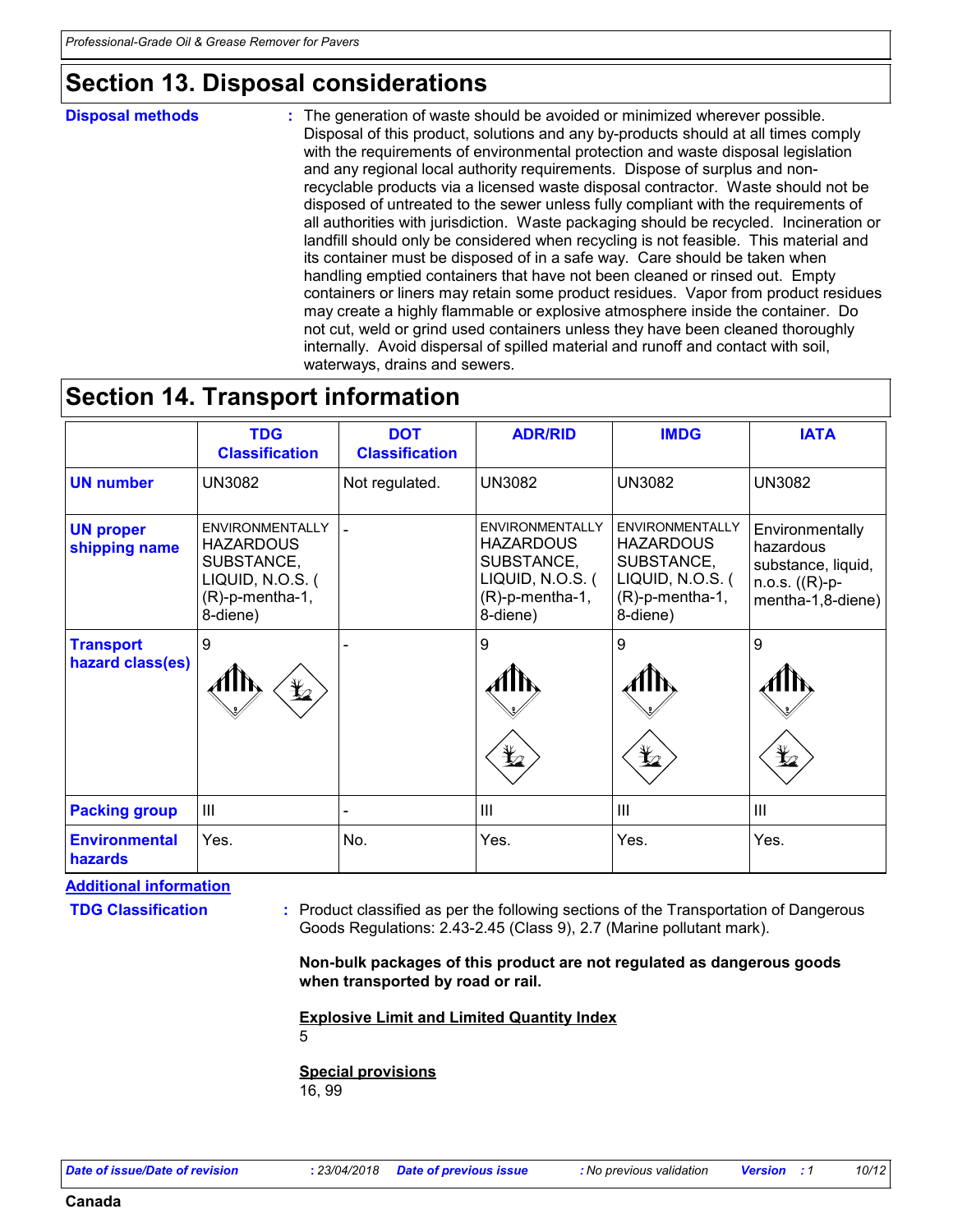### **Section 14. Transport information**

| <b>Section 15. Regulatory information</b>                                              |                                                                                                                                                                                                                                                                                                                                                                                                                                                                                          |
|----------------------------------------------------------------------------------------|------------------------------------------------------------------------------------------------------------------------------------------------------------------------------------------------------------------------------------------------------------------------------------------------------------------------------------------------------------------------------------------------------------------------------------------------------------------------------------------|
| <b>Transport in bulk according</b><br>to Annex II of MARPOL and<br>the <b>IBC</b> Code | : Not available.                                                                                                                                                                                                                                                                                                                                                                                                                                                                         |
|                                                                                        | Special precautions for user : Transport within user's premises: always transport in closed containers that are<br>upright and secure. Ensure that persons transporting the product know what to do in<br>the event of an accident or spillage.                                                                                                                                                                                                                                          |
| <b>IATA</b>                                                                            | This product is not regulated as a dangerous good when transported in sizes of $\leq 5$ L<br>or ≤5 kg, provided the packagings meet the general provisions of 5.0.2.4.1, 5.0.2.6.1.<br>1 and 5.0.2.8.<br><b>Quantity limitation</b> Passenger and Cargo Aircraft: 450 L. Packaging instructions:<br>964. Cargo Aircraft Only: 450 L. Packaging instructions: 964. Limited Quantities -<br>Passenger Aircraft: 30 kg. Packaging instructions: Y964.<br>Special provisions A97, A158, A197 |
| <b>IMDG</b>                                                                            | This product is not regulated as a dangerous good when transported in sizes of $\leq 5$ L<br>or $\leq$ 5 kg, provided the packagings meet the general provisions of 4.1.1.1, 4.1.1.2<br>and 4.1.1.4 to 4.1.1.8.<br><b>Emergency schedules F-A, S-F</b><br>Special provisions 274, 335, 969                                                                                                                                                                                               |
| <b>ADR/RID</b>                                                                         | : This product is not regulated as a dangerous good when transported in sizes of $\leq 5$ L<br>or ≤5 kg, provided the packagings meet the general provisions of 4.1.1.1, 4.1.1.2<br>and 4.1.1.4 to 4.1.1.8.<br><b>Hazard identification number 90</b><br><b>Limited quantity 5 L</b><br><b>Special provisions</b> 274, 335, 601, 375                                                                                                                                                     |

#### **Canadian lists**

|  | <b>Canadian NPRI</b> | The following components are listed: D-Limonene |
|--|----------------------|-------------------------------------------------|
|--|----------------------|-------------------------------------------------|

- 
- **CEPA Toxic substances :** None of the components are listed.

**Canada inventory :** Not determined.

#### **International regulations**

| <b>Chemical Weapon Convention List Schedules I, II &amp; III Chemicals</b> |  |
|----------------------------------------------------------------------------|--|
| Not listed.                                                                |  |

#### **Montreal Protocol (Annexes A, B, C, E)**

Not listed.

### **Stockholm Convention on Persistent Organic Pollutants**

Not listed.

### **Rotterdam Convention on Prior Informed Consent (PIC)**

Not listed.

#### **UNECE Aarhus Protocol on POPs and Heavy Metals**

Not listed.